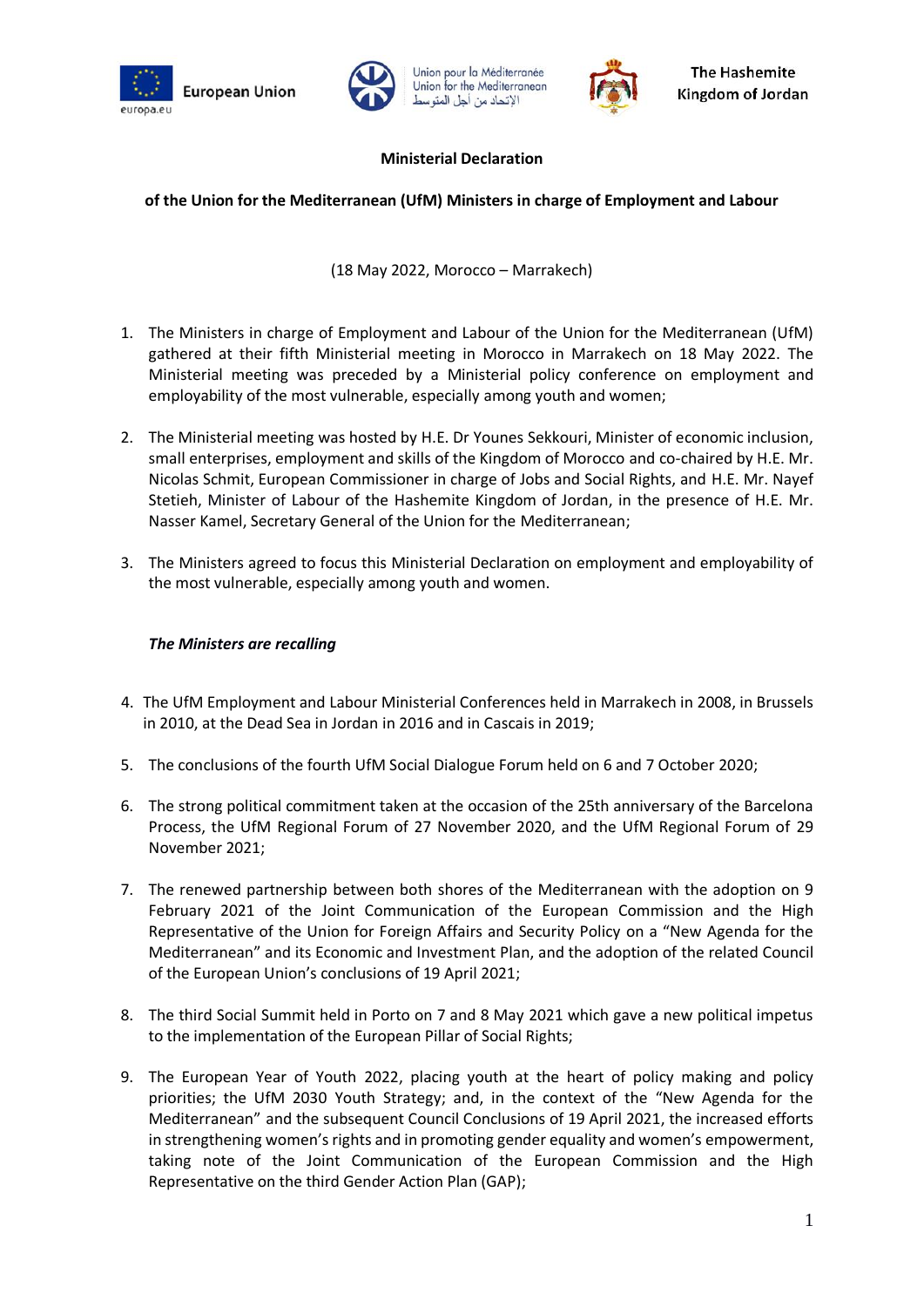





- 10. The commitment taken in the MENA-OECD Ministerial Declaration on Governance and Competitiveness for Development of 1 April 2021;
- 11. The 109th Session of the International Labour Conference of June 2021, dedicating its work and conclusions to social protection, skills, inequalities and recovery from the COVID-19 pandemic, as well as International Labour Organisation´s Global call to action for a human-centred recovery from the COVID-19 crisis that is inclusive, sustainable and resilient;
- 12. The G20 Education, Labour and Employment Ministers' Joint Declaration adopted on 22 June 2021 in Italy, as well as the Labour and Employment Ministerial Declaration adopted on 23 June 2021 in Italy;

## *The Ministers are acknowledging*

- 13. The **challenges** discussed at the 2019 Ministerial Conference on Employment and Labour have unfortunately been exacerbated by the **COVID-19 pandemic,** leading to a learning loss, in some cases to an increase of child labour, a significant increase of poverty rates, in unemployment in general, and in particular of young people, notably of young women, to a deterioration of conditions for those in informal and precarious jobs, as well as to a widening of economic, social and territorial inequalities. Consequently, there is an even more pressing need for job creation and decent work for all, including fair wages, decent working times, occupational safety and health at work and social protection for all, as essential conditions for sustainable and inclusive growth. This includes also the digital labour platform workers, to make the most of the jobcreating potential of digital platforms;
- 14. The need for a **long-term socio-economic recovery as well as resilient, sustainable, inclusive and connected economies** in the Mediterranean region. These are key shared priorities and prerequisites for social justice, an enabling environment for business, fair and rules-based international trade, attraction and retention of investment as well as creation of more decent jobs and sustainable economic opportunities. **Building back better** and **leaving no one behind** include in particular developing the full potential of the most vulnerable, especially among youth and women, so that they can play an active role as drivers of change in the socio- economic recovery, as well as the green and digital transitions. The recovery needs also to be genderresponsive and including persons with disabilities on equal basis with others. An enabling environment for competitive and sustainable enterprises, an increase of productivity as well as a reduction of informality are among the key areas that may contribute to employment creation and reducing inequalities;
- 15. The need to respond to global challenges and trends through the achievement of **the 2030 Agenda**, strengthening the efforts towards eradicating poverty, reducing vulnerabilities and addressing inequalities to ensure that no one is left behind;
- 16. The opportunity to renew the commitment to the financing and achievement of the **United Nations Sustainable Development Goals (SDGs)** in the region, in particular SDG 4 on inclusive and equitable quality education and lifelong learning, SDG 5 on gender equality, SDG 8 on decent work and economic growth, and SDG 10 on reducing inequalities;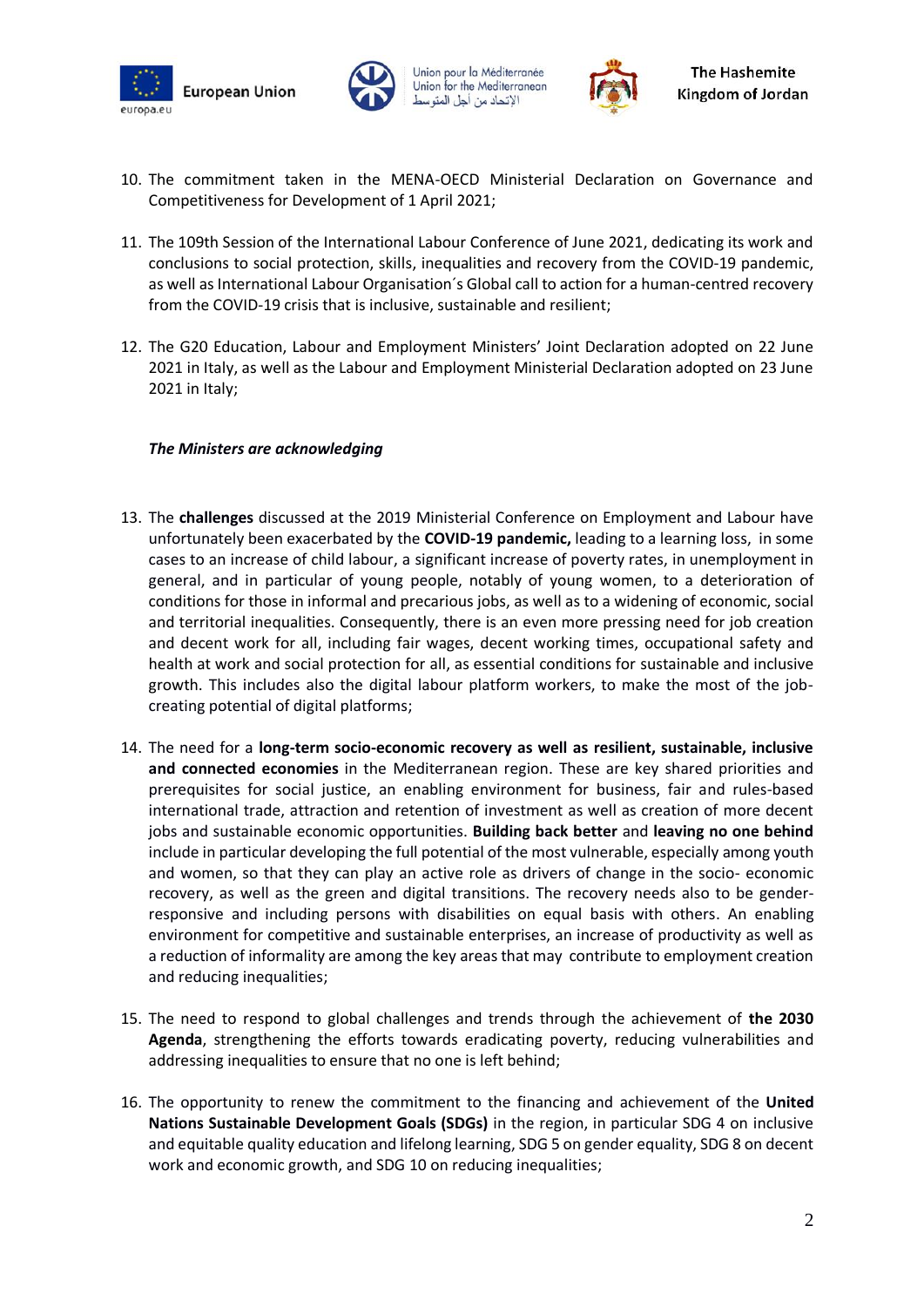





17. The **structural challenges faced in some countries in the Mediterranean region**, , in terms of regional stability, human development and regional integration, such as:

- The high rates of inactivity, informal employment, structural unemployment, underemployment and the high number of young people Not in Education Employment or Trainings (NEETs),

- The low female labour force participation and its effect on economic growth and inequality, as well as the situations of discrimination based on gender that still persist in the labour market,

- The barriers, which prevent promising small enterprises from growing and hamper the creation of more decent jobs by the private sector,

- The insufficient digital transformation, contributing to a widening of the digital gap,

- Growing labour shortages and structural skills and competencies mismatches and gaps between labour force supply and demand,

- The difficult school-to-work and job- to-job transition, the weakness of public employment services, insufficient cooperation with private employment services,

- The poor efficiency and insufficient investment in technical vocational education and training (TVET) , as well as formal professional qualification processes for both youth and adults,

- The high exposure to long term unemployment of the most vulnerable groups, especially among youth and women, that lead to exclusion, precariousness, and social discontent, and

- The persisting negative effects of the high pressure on labour markets of the informal economy/undeclared work;

- 18. **The importance of the youth in the Mediterranean region**, as highlighted in the Ministerial Policy Conference as one of the biggest assets in the Mediterranean region. However, youth face insecurity and significant barriers to participate in public, social and economic life. Embracing aspirations of young people by drawing inspiration from their actions and insights is key for future policy making towards an inclusive green and digital recovery as well as for a wellfunctioning labour market. Improving services to outreach the NEETs and to meet the needs of youth and enhancing youth's employability and skills is critical to leverage their potential for bringing innovation and digitalisation to the recovery, economic growth, decent work and social inclusion;
- 19. The importance of **women's economic empowerment,** women being active drivers for the economic recovery from the COVID-19 crisis. Women in the region often work in temporary and part-time employment and significant gender gaps persist in wages, working conditions and pensions. As such, women have been severely hit by lockdowns and business closures, while at the same time continuing to carry out unpaid care work. Situation happened where women have been pushed into inactivity by lack of job opportunities or dropped out completely from the labour market. Women's access to the formal labour market and their engagement as entrepreneurs in the Mediterranean region remains one of the lowest in the world. Over the last decades, positively, female employment participation has increased significantly in the EU;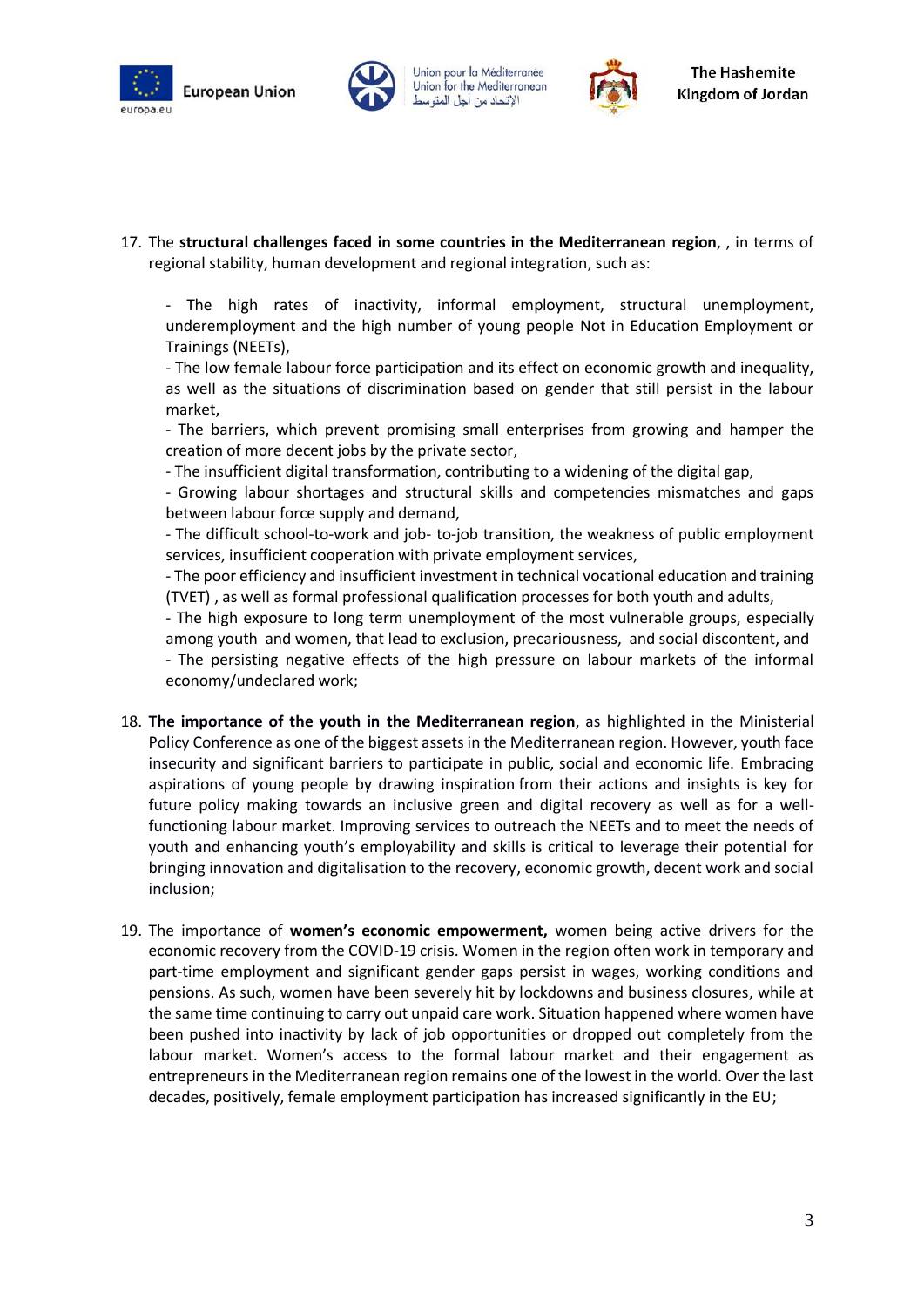**European Union** europa.eu





- 20. The **role that skills development – initial vocation training as well as lifelong learning - plays** to boost employability, inclusiveness, competitiveness and growth, to address better the challenges of green transition, technological change, and digitalization of the economy in the region, as well as to address the prominent and persistent issue of skills gaps and mismatches in the region. The COVID-19 pandemic has led to the temporary closure or the introduction of more digital learning options in most of the training and education facilities in the region, which created some discontinuity of education and training provision in the last few years. This has made transition from education to labour market even more difficult, in particular for young people and women, and in some cases contributing to mental health problems, in the short, medium and long term;
- 21. The challenges in the transition towards more digital, green, resilient and inclusive societies and competitive economies require the engagement of all, and the **role of social partners and civil society** is crucial to achieve a just transition with benefits for all. Only a timely and meaningful social dialogue can lead to an enabling environment or sustainable enterprises and an inclusive recovery. One of the key conditions of success of strategies for smart, inclusive and sustainable growth is the quality, continuity and regularity of social concertation between the government authorities and the social partner organisations;
- 22. The importance of **Communities of Practice** which enable peer-to-peer exchanges, give opportunity to promote best practices and are a crucial form of knowledge sharing within the region;
- 23. The importance of **well-functioning national monitoring processes** whereby reliable and comparable disaggregated data and statistics are gathered to help developing and evaluating policies and reforms aimed at structural and sustainable changes;
- 24. The importance of solid and wide commitments towards **coordinated and evidence-based youth and women strategies and policies,** including public-private partnerships, to provide guidance and support to address their challenges and untap their potential;

## *The Ministers are willing to*

- 25. Promote an **economy that works for people** with **youth- and gender-responsive employment and social policies** and support women's and youth engagement in building socio-economic resilience and recovery, while paying due attention to the most vulnerable people;
- 26. Promote a timely and meaningful **social dialogue, both tripartite and bipartite, freedom of association and collective bargaining** - including the involvement of social partners in the design, implementation and monitoring of economic and social policies - to help addressing notably the challenges of sustainable, inclusive, green and digital recovery, democracy, decent work for all, and social justice in the region. In this respect, welcome the fundamental contribution of the social partners of the region to the UfM cooperation on employment and labour;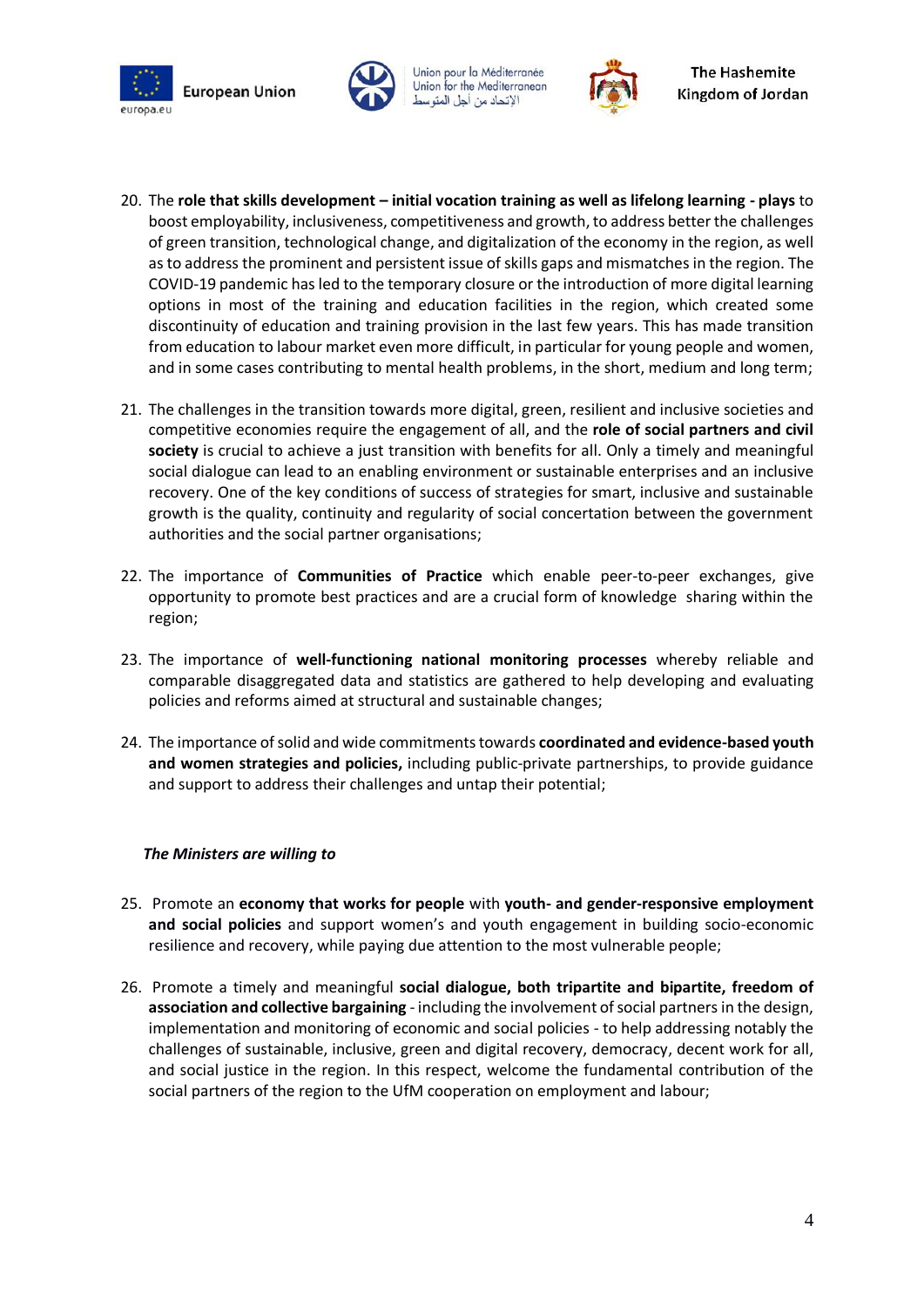





- 27. Capitalize on the efforts deployed by social partners in both sides of the Mediterranean to engage with institutional, local, national, and international stakeholders to support the development of social dialogue at the appropriate levels as a leverage for societal change in the region, through regional projects such as SOLIFEM and SOLID;
- 28. Strengthen **regional cooperation and enhance regional integration** to address shared employment and social challenges, build relevant consensus and exchange knowledge and best practices. Explore relevant **sub-regional, trilateral and cross-regional cooperation** and joint initiatives between partner countries across the board;
- 29. Recognise the need to **address the challenges in line with the commitments taken by the United-Nations for the realisation of the UN Sustainable Development Goals (2030 Agenda) and the International Labour Organisation** towards:
	- a. sustainable development;
	- b. the promotion of employment and decent work for all, including fair wages, decent working times, occupational safety and health at work and social protection;
	- c. a just transition to a green economy and skills necessary to adapt the workforce to the changing skills needs in view of an adjustment to the future of work;
	- d. strengthening public and private investments;
- 30. Take into account the recommendations of the **UfM Progress Report on Regional Integration** that was launched on 27 May 2021, and promote policies that support industrial diversification, including skills development, a digitalisation agenda and stronger integration in regional and global value chains – all aimed at promoting local jobs and sustainable economic models in partnership with the private sector as a key actor to reach regional economic transformation and to boost the skills developments;
- 31. Tackle the **digital skills gap and the digital gender divide, the digital accessibility gap for persons with disabilities and the infrastructure digital divide** between and within both shores of the Mediterranean. Explore **pathways for accelerating digital transformation** as a vehicle for the creation of more decent jobs, economic growth, and an important vector of innovation and creativity. Ensure that people can realise their potential and contribute to the digital transformation of society. Exchange best practices on new forms of work, such as teleworking and digital labour platform work;
- 32. Confirm their determination to **implement at national level** the policy orientations defined in this Declaration, in relation to employment and social dialogue, as well as to foster the cooperation on employment and labour within the UfM with concrete steps:
	- a. Intensify efforts to **promote employment and decent work, especially for youth and women**, to attract and retain more youth and women into the labour markets, reduce the gender pay and career advancement gap, create a favourable environment for youth and women's entrepreneurship and for an equal distribution of unpaid work between men and women;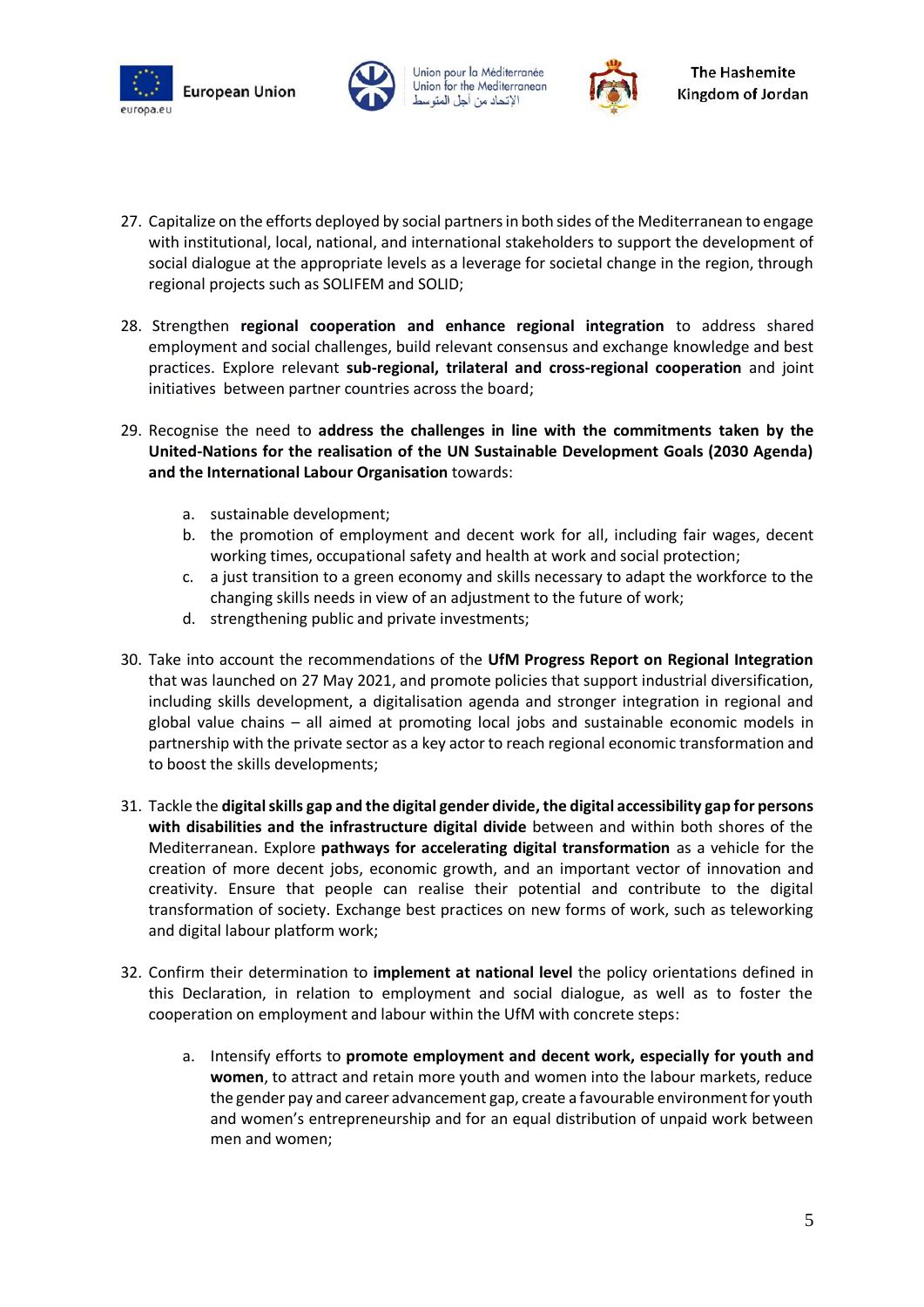**European Union** europa.eu







- b. Focus on young people "**Not in Employment, Education or Training" (NEETs)**. In this respect, take inspiration from the **EU Youth Guarantee schemes**for better employment, continued education, apprenticeship and traineeship, in accordance with regional and local contexts. Take advantage of the gradual opening to the Southern Neighbourhood of the European Alliance for Apprenticeships. Provide and develop quality **apprenticeships, including support to private sector, as well as improved work based learning models.** Improve the quality of services available to support young people towards educational, training and professional activities;
- c. Explore innovative options to make **vocational education and training systems** more modern, inclusive, attractive, flexible, labour market relevant, and fit for the digital and green transitions, and more apt to support young people in preparing for their first job and adults to enhance or change their careers through upskilling and reskilling. Equip young people with knowledge, **skills** and competencies, including tailored guidance, which allow them to find employment opportunities, which thrive and meet the needs for a sustainable, human-centred and inclusive post-COVID recovery. Explore opportunities to establish an effective validation of non-formal and informal learning, including through establishing stakeholder partnerships with broad participation;
- d. Promote the **transition to formal employment for informal workers, especially women,** employed in the shadow economy , home-based work and in micro-, small and medium-sized enterprises as well as work in the agricultural sector and own-account and part-time work, by providing incentives for enterprises to ensure transition from informal to formal economy, promoting pilot projects to encourage and support the transition from informality to the formal market, extending social protection and ensuring fair wages that provide for a decent standard of living in accordance with diverse national wage setting systems; take measures to address unsafe and unhealthy working conditions that can characterize work in the informal economy by promoting occupational safety and health protection to workers in the informal economy;
- e. Foster **diversified and sustainable financing mechanisms** to support the development and implementation of education, training and employment policies , as well as their monitoring and evaluation;
- f. Recognize **social economy, social entrepreneurship and social innovation** as a resilient model – as emphasized by the COVID-19 crisis – and a vector for more decent job creation and expansion of economic opportunities, especially for youth and women, leading to a more inclusive economy in the Mediterranean region. Support the recognition and understanding of social economy organizations with the adequate regulatory framework. Promote social economy policies and legislation through advocacy and peer exchange and increase the level of collaboration between stakeholders (public authorities, business support organizations, investors and social entrepreneurs); increase the capacity and business competences of social economy support structures (SESOs) and prepare social entrepreneurs to scale up through technical assistance, tailor-made expertise (training, coaching and mentoring) and access to finance;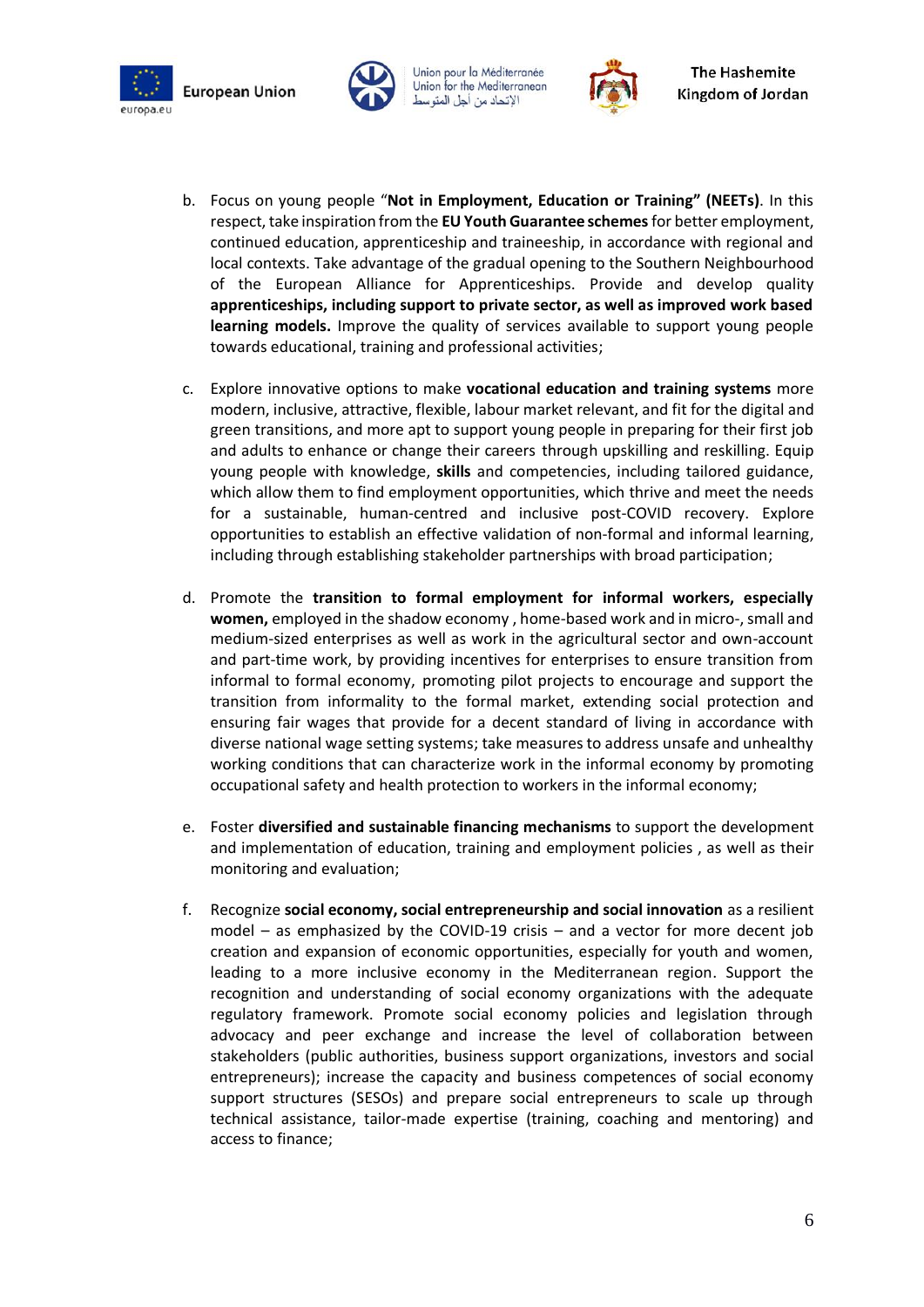**European Union** europa.eu







- 33. Continue developing and implementing policies and reforms aimed at **structural and sustainable socio-economic changes** in the Mediterranean region, linking economic policies (including trade and investment) with labour market reforms, with a strong focus on taking into account employment and decent jobs outcomes. In this respect:
	- a. Express their strong support to the regional **Team Europe Initiative (TEI) on "Jobs through Trade and Investment" for the Southern Neighbourhood** whose objective is to better focus trade and investment policies and promotion instruments towards their impact on creating and maintaining decent jobs, in close cooperation with the policy sectoral dialogues of the UfM Regional Platforms;
	- b. Welcome the opening of an **UfM Hub for Jobs, Trade and Investment** and its objective to strengthen regional cooperation in the areas of employment, trade and investment, in particular through moderating dialogue and providing impetus to policy making as a knowledge resource to UfM Member States;
- 34. Pay particular attention to well-functioning **monitoring processes**in the field of employment and labour as well as to the quantitative and qualitative evaluation of the impact of actions undertaken. In this respect, welcome the presentation of the cross-countries report, as a result of the pilot phase. Confirm the importance of continuing and consolidating the work with the volunteering UfM Member States on the national monitoring processes. **Call for more UfM Member States to join this exercise**. Welcome the increase of the quality and, if conditions allow, of the scope of employment and labour information, data, analysis and strategy aiming at better understanding the impact of the policy actions notably on youth and women. Appreciate and welcome the continued support and technical guidance from the European Training Foundation;
- 35. Encourage and further develop the use of **Communities of Practice, notably on youth employment**, by:
	- a. developing an approach based on partnerships across all relevant bodies and stakeholders, such as: employers, practitioners and policy makers, education and training institutions, social partners, civil society, employment services, providers of solidarity and civic activities, youth and women organizations and other concerned organizations;
	- b. building on the best practices and recommendations of previous Communities of Practice in the region such as those presented by the UfM-labelled project "Global Initiative on innovative employment services for youth (YouMatch)", in order notably to improve the quality and efficiency in their services and to establish a network among them to share good experiences to boost the employment and employability of the most vulnerable, especially among youth and women;
	- c. nourishing and enriching peer learning and exchanges within networks and communities of practice with the outcomes and good practices resulting from the UfM monitoring exercise;
- 36. Confirm the **role of the UfM Secretariat** to accompany labelled projects related to youth employment and employability as well as to ensure appropriate co-ordination with, and provide assistance to the various stakeholders. Support UfM initiatives in this respect, such as the the **UfM Grant Scheme for employment promotion - Regional response to the COVID-19 pandemic.**;